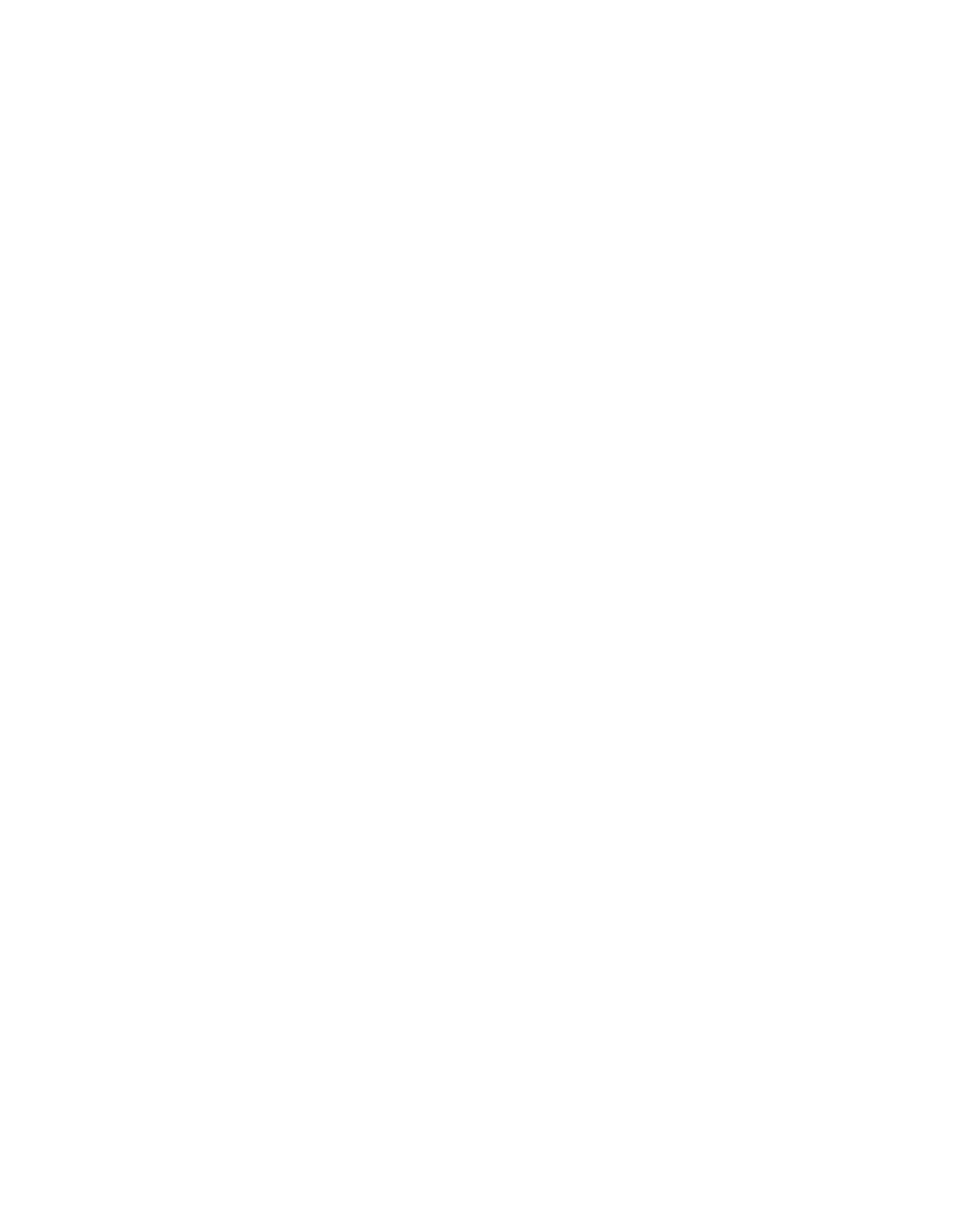#### **In the cases of Milenković and Veljković v. Serbia,**

The European Court of Human Rights (Third Section), sitting as a Committee composed of:

Valeriu Gritco, President, Branko Lubarda,

Mārtiņš Mits, *judges,*

and Marialena Tsirli, *Deputy Section Registrar,*

Having deliberated in private on 29 September 2015,

Delivers the following judgment, which was adopted on that date:

# PROCEDURE

1. The case originated in two applications (nos. 7786/13 and 47972/13) against Serbia lodged with the Court under Article 34 of the Convention for the Protection of Human Rights and Fundamental Freedoms ("the Convention") by two Serbian nationals, Ms Dobrica Milenković ("the first applicant") and Mr Miroslav Veljković ("the second applicant"), on 18 December 2012 and 5 July 2013 respectively.

2. The applicants were represented by Mr N. Antić, a lawyer practising in Vladičin Han. The Serbian Government ("the Government") were represented by their Agent, Ms V. Rodić.

3. On 11 July 2014 the applications were communicated to the Government.

4. The Government objected to the examination of the application by a Committee. After having considered this objection, the Court rejects it.

# THE FACTS

### I. THE CIRCUMSTANCES OF THE CASE

5. The applicants were born in 1957 and 1966, respectively, and live in Vladičin Han.

6. They were employed by *DP "PK Delišes"*, a socially-owned company based in Vladičin Han (hereinafter "the debtor").

### **A. Civil proceedings brought by the first applicant (Ms Dobrica Milenković)**

7. On 20 October 2003, the Vladičin Han Municipal Court ordered the debtor to pay the first applicant specified amounts on account of salary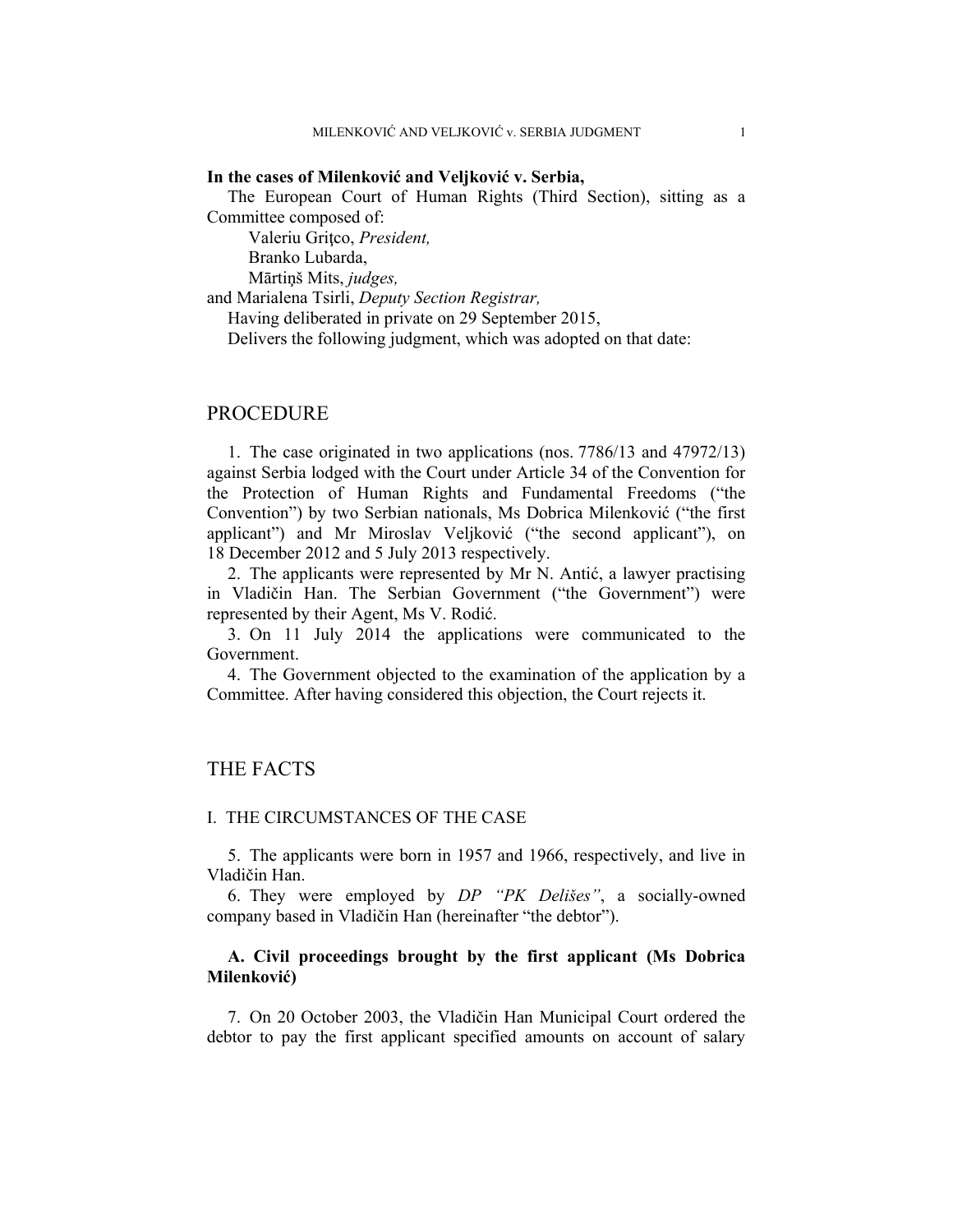arrears and social insurance contributions. This judgment became both final and enforceable by 31 October 2003.

8. On 31 December 2003 upon the first applicant's request to that effect, the Vladičin Han Municipal Court ordered the enforcement of the said judgment and further ordered the debtor to pay the first applicant the enforcement costs.

## **B. Civil proceedings brought by the second applicant (Mr Miroslav Veljković)**

9. On 18 February 2004, the Vladičin Han Municipal Court ordered the debtor to pay the second applicant specified amounts on account of salary arrears and social insurance contributions. This judgment became both, final and enforceable by 11 April 2004.

10. On 4 May 2004, upon the second applicant's request to that effect, the Vladičin Han Municipal Court ordered the enforcement of the said judgment and further ordered the debtor to pay the second applicant the enforcement costs.

### **C. Other relevant facts**

11. On 18 February 2004 the Privatisation Agency ordered the restructuring of the debtor.

12. On 30 January 2014 the Leskovac Commercial Court opened insolvency proceedings in respect of the debtor.

13. The applicants duly reported their respective claims based on the above-mentioned judgments to the insolvency administration.

14. The insolvency proceedings are still ongoing.

### II. RELEVANT DOMESTIC LAW AND PRACTICE

15. The relevant domestic law concerning the status of socially-owned companies, as well as the enforcement and insolvency proceedings, is outlined in the cases of *R. Kačapor and Others v. Serbia*, nos. 2269/06 *et al*., §§ 57-64 and 71-76, 15 January 2008 and *Jovičić and Others v. Serbia* (dec.), no. 37270/11, §§ 88-93, 15 October 2013. Furthermore, the case-law of the Constitutional Court in respect of socially-owned companies, together with the relevant provisions concerning constitutional redress is outlined in the admissibility decision in *Marinković v. Serbia* (dec.), no. 5353/11, §§ 26-29 and 31-44, 29 January 2013, the judgment in *Marinković v. Serbia*, no. 5353/11, §§ 29-31, 22 October 2013, and the decision in *Ferizović v. Serbia* (dec.), no. 65713/13, §§ 12-17, 26 November 2013.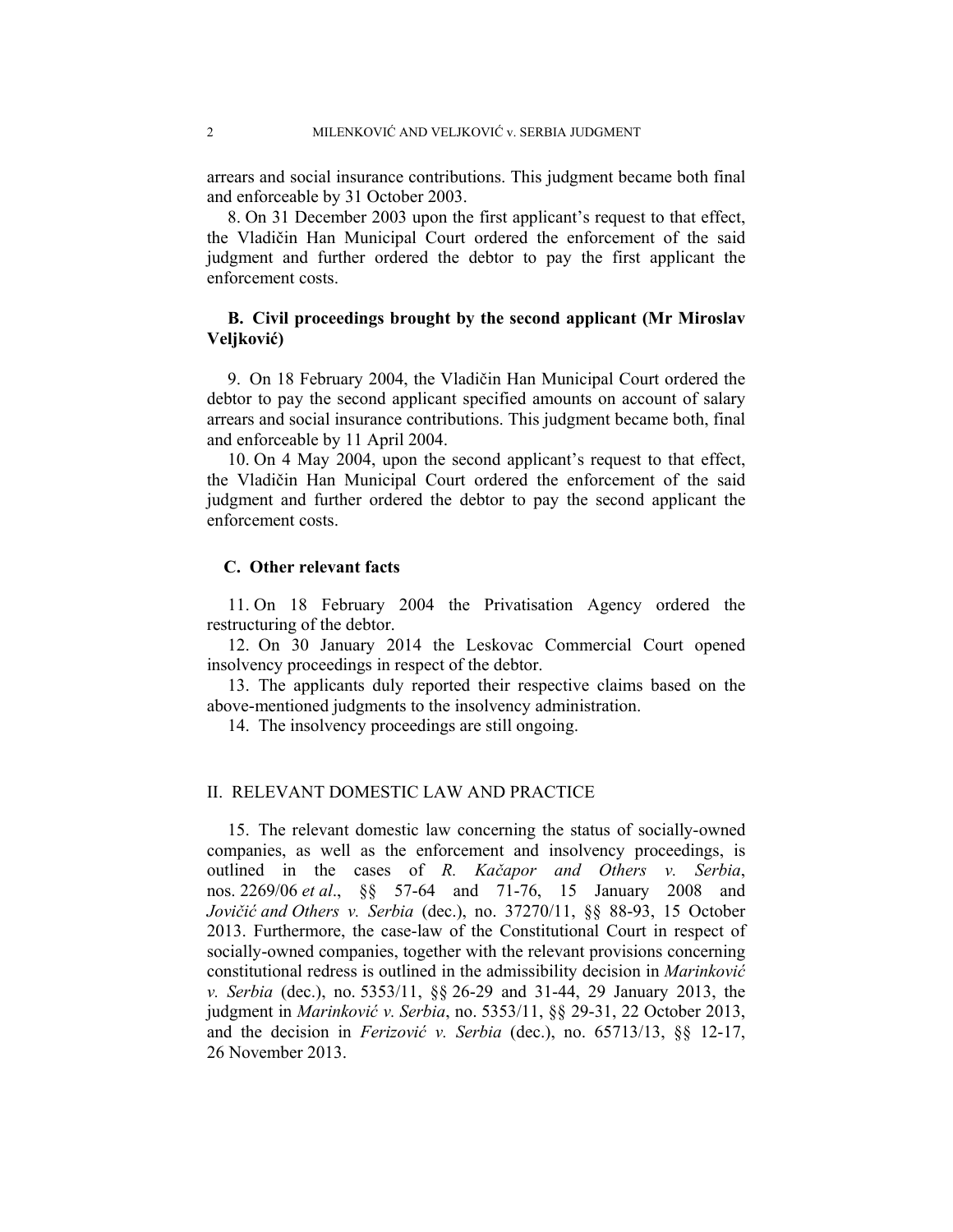# THE LAW

#### I. JOINDER OF THE APPLICATIONS

16. The Court considers that, in accordance with Rule 42 § 1 of the Rules of Court, the applications should be joined, given their common factual and legal background.

# II. ALLEGED VIOLATIONS OF ARTICLES 6 § 1 AND 13 OF THE CONVENTION AND ARTICLE 1 OF PROTOCOL No. 1 TO THE **CONVENTION**

17. The applicants complained of the respondent State's failure to enforce final court judgments rendered in their favour and of the lack of an effective remedy in that connection. They relied on Articles 6 § 1 and 13 of the Convention and Article 1 of Protocol No. 1, which, in so far as relevant, read as follows:

#### **Article 6 § 1**

"In the determination of his civil rights and obligations ..., everyone is entitled to a fair and public hearing within a reasonable time by an independent and impartial tribunal established by law."

#### **Article 1 of Protocol No. 1**

"Every natural or legal person is entitled to the peaceful enjoyment of his possessions. No one shall be deprived of his possessions except in the public interest and subject to the conditions provided for by law and by the general principles of international law.

The preceding provisions shall not, however, in any way impair the right of a State to enforce such laws as it deems necessary to control the use of property in accordance with the general interest or to secure the payment of taxes or other contributions or penalties."

#### **Article 13**

"Everyone whose rights and freedoms as set forth in [the] Convention are violated shall have an effective remedy before a national authority notwithstanding that the violation has been committed by persons acting in an official capacity."

### **A. Admissibility**

18. The Government submitted that the applications should be declared inadmissible due to the applicants' failure to exhaust effective remedies. They relied on Court's case law, namely on *Marinković*, cited above, and pointed out that since the debtor was undergoing insolvency proceedings the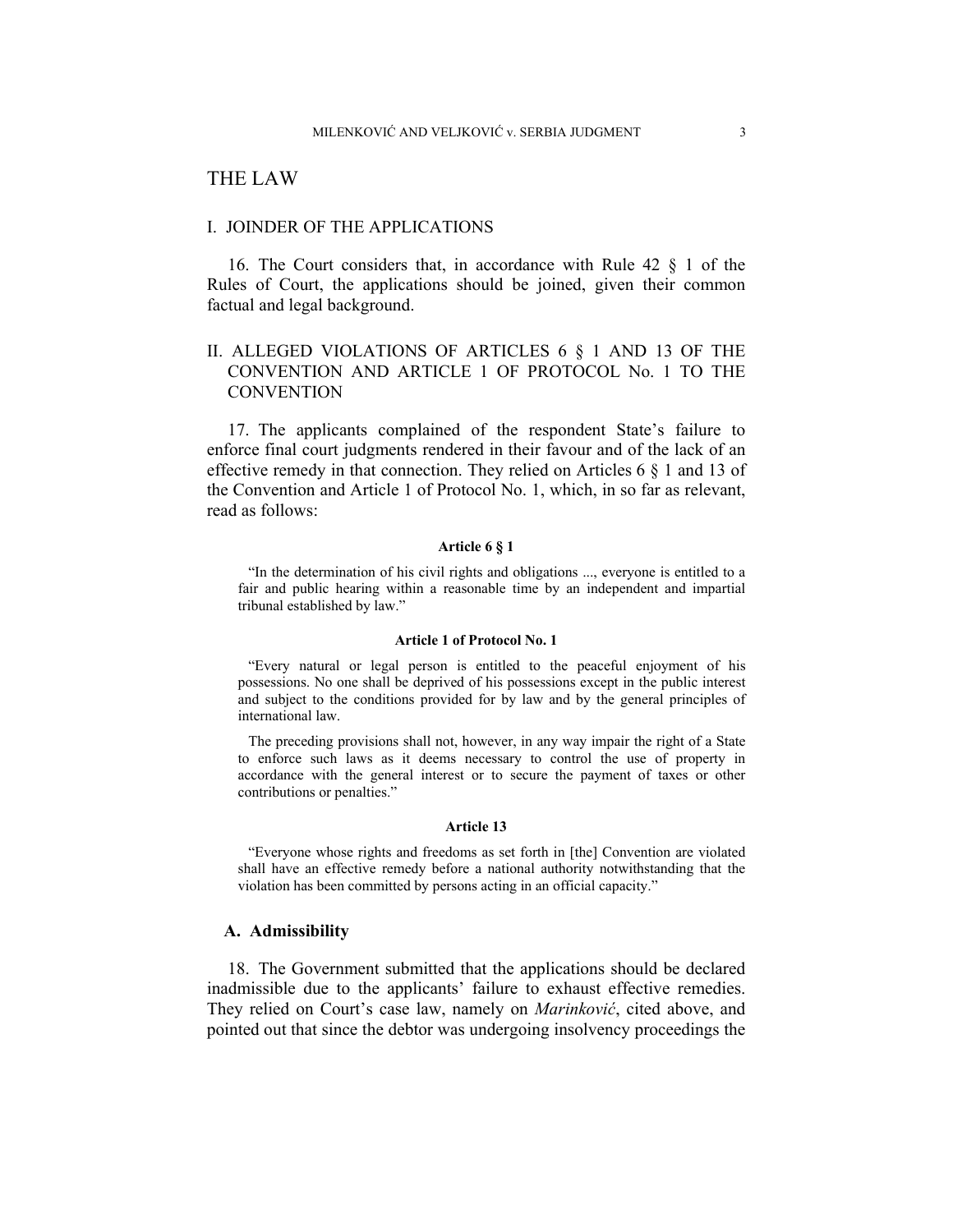applicants should have lodged constitutional appeals before bringing their applications to the Court.

19. The applicants disagreed.

20. The Court has ruled that as regards the non-enforcement of final judgments rendered against socially-owned companies undergoing insolvency proceedings and/or those which have ceased to exist, a constitutional appeal should, in principle, be considered as an effective remedy in respect of all applications lodged from 22 June 2012 onwards (see *Marinković*, cited above, § 59). Further, as regards the non-enforcement of final judgments rendered against socially-owned companies undergoing restructuring a constitutional appeal has been considered as an effective remedy in respect of all applications introduced from 4 October 2013 onwards (see *Ferizović,* cited above, §§ 24-25).

21. Turning to the present case, the Court notes that the applicants had lodged their applications with the Court on 18 December 2012 and 5 July 2013, that is before the insolvency proceedings against the debtor were opened and while the debtor was undergoing restructuring, but prior to 4 October 2013.

22. The issue of whether domestic remedies have been exhausted is normally determined by reference to the date when the application was lodged (see *Baumann v. France*, no. 33592/96, § 47, ECHR 2001-V and *Vinčić and Others v. Serbia*, nos. 44698/06, 44700/06, 44722/06, 44725/06 and others, § 51, 1 December 2009). The Court finds no reasons to depart from this rule and considers that the applicants had indeed had no obligation to use constitutional redress before turning to the Court. The Court, therefore, rejects the Government's objection in this regard.

23. Since the applicants' complaints are neither manifestly ill-founded within the meaning of Article 35  $\S$  3 (a) of the Convention nor inadmissible on any other grounds, they must be declared admissible.

#### **B. Merits**

24. The Court notes that the final court judgments rendered in the applicants' favour remain unenforced to the present date.

25. The Court observes that it has frequently found violations of Article 6 § 1 of the Convention and/or Article 1 of Protocol No. 1 to the Convention in cases raising issues similar to those raised in the present case (see *R. Kačapor and Others*, cited above, §§ 115-116 and 120; *Crnišanin and Others v. Serbia,* nos. 35835/05, 43548/05, 43569/05 and 36986/06, §§ 123-124 and 133-134, 13 January 2009*; Rašković and Milunović v. Serbia,* nos. 1789/07 and 28058/07, §§ 74 and 79, 31 May 2011*;* and *Adamović v. Serbia*, no. 41703/06, § 41, 2 October 2012).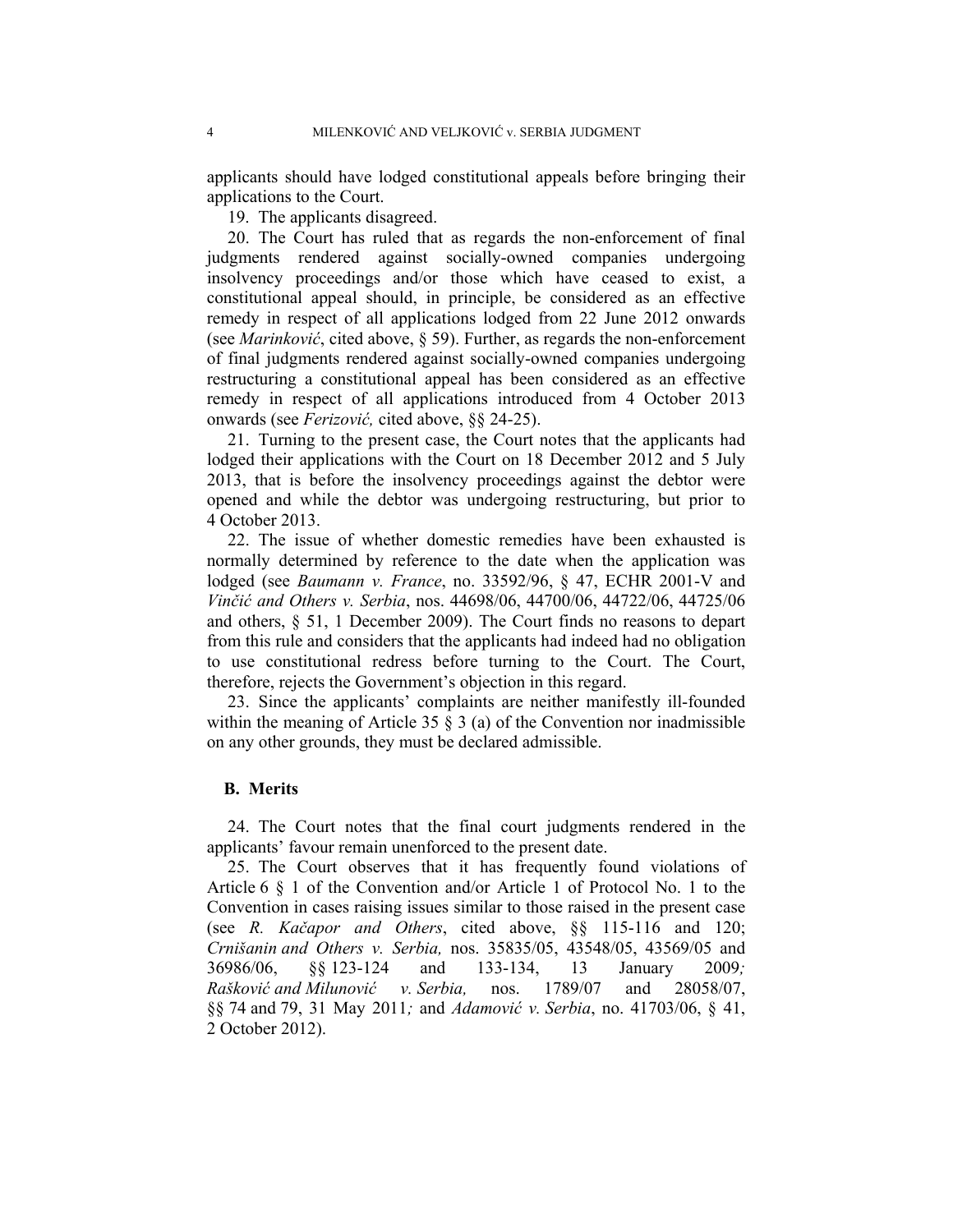26. Having examined all the material submitted to it, the Court considers that the Government have not put forward any fact or convincing argument capable of persuading it to reach a different conclusion in the present case. There have, accordingly, been violations of Article 6  $\S$  1 of the Convention and Article 1 of Protocol No. 1.

27. Having reached this conclusion, the Court does not find it necessary to examine essentially the same complaint under Article 13 of the Convention (see *mutatis mutandis*, *Kin-Stib and Majkić v. Serbia*, no. 12312/05, § 90, 20 April 2010).

### III. APPLICATION OF ARTICLE 41 OF THE CONVENTION

#### 28. Article 41 of the Convention provides:

"If the Court finds that there has been a violation of the Convention or the Protocols thereto, and if the internal law of the High Contracting Party concerned allows only partial reparation to be made, the Court shall, if necessary, afford just satisfaction to the injured party."

#### **A. Damage, costs and expenses**

29. The applicants each requested that the State be ordered to pay, from its own funds: (i) the sums awarded by the final judgments rendered in their favour, as well as the costs of the enforcement proceedings; and (ii) 2,000 euros (EUR) in respect of non-pecuniary damage. They did not ask for reimbursement of the costs incurred before the Court.

30. The Government argued that in respect of pecuniary damage, an applicant was entitled only to the amounts established in the course of the insolvency proceedings. They did not contest the claims concerning the non-pecuniary damage.

31. Having regard to the violations found in the present case and its own case-law (*R. Kačapor and Others,* cited above, §§ 123-26, and *Crnišanin and Others*, cited above, § 139), the Court finds that the Government should pay the applicants the sums awarded in the court judgments rendered in their favour, less any amounts which may have already been paid on this basis.

32. As regards non-pecuniary damage, the Court considers that the applicants sustained some non-pecuniary loss arising from the breaches of the Convention found in this case. Having regard to its case-law (*Stošić v Serbia*, no. 64931/10, §§ 66-68, 1 October 2013), the Court awards EUR 2,000 to each applicant. This sum is to cover non-pecuniary damage, costs and expenses.